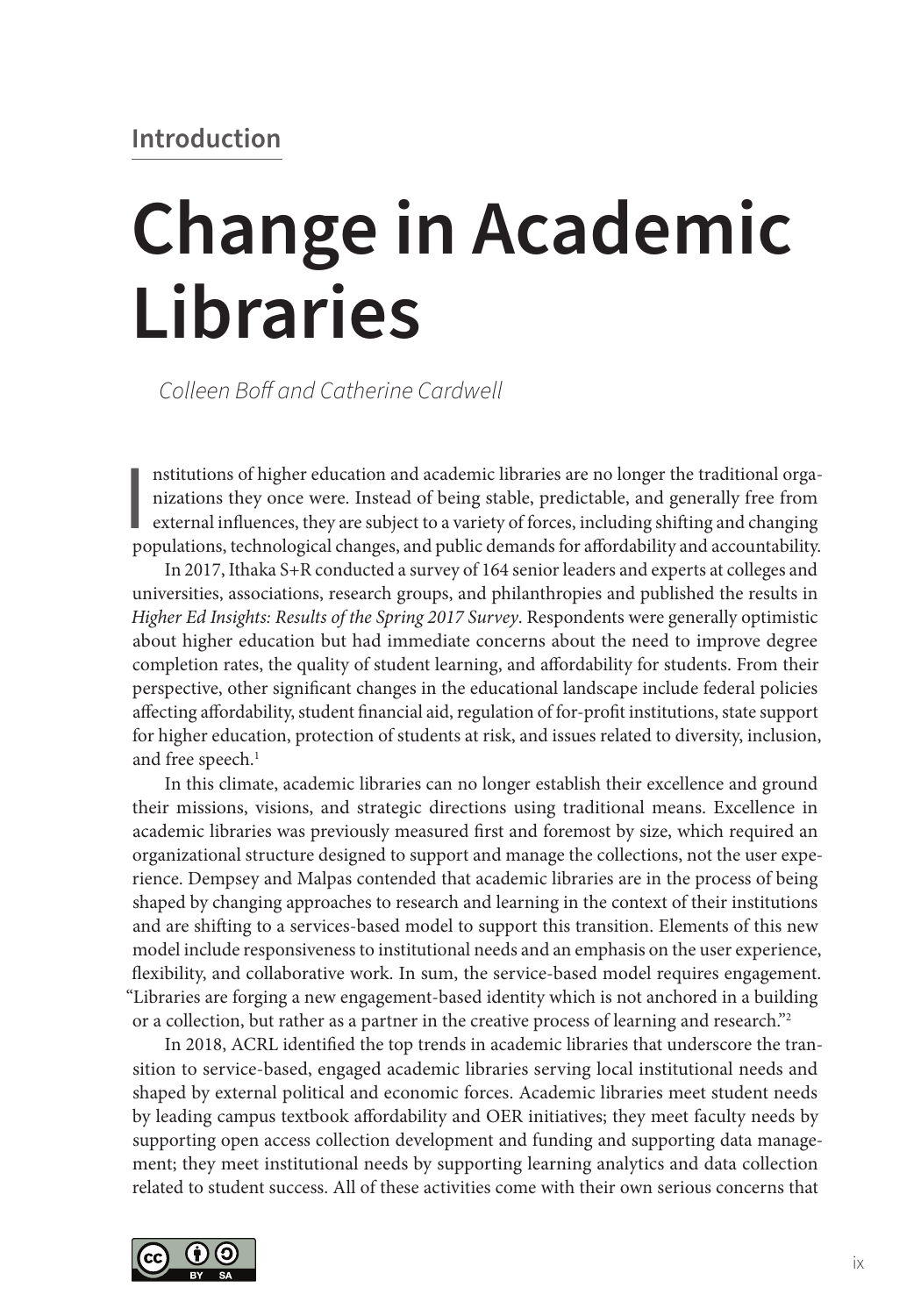need specialized attention. Librarians are engaged in ethical issues related to using student data to improve student success, copyright challenges related to the acquisition and use of data sets, and the need to leverage open and licensed content to increase affordability.<sup>3</sup> Set against this backdrop of changing demands, academic library leaders need to create agile, flexible organizations that promote innovation and creativity.<sup>4</sup>

Dempsey and Malpas proposed that "articulating the new story" is essential as libraries transition from collections-based organizations to more flexible service-based institutions and become "partner[s] in the creative process of learning and research."5 With twenty change stories from a variety of institutions and on a variety of topics, this book responds to their imperative to tell new stories about academic libraries.

## **A Framework to Analyze Change Stories: Kotter's Eight-Stage Process of Leading Change**

This book contains a collection of change stories authored by academic librarians from different types of four-year institutions. Librarians tell the story firsthand of how they managed major change in processes, functions, services, programs, or overall organizations, using Kotter's Eight-Stage Process of Creating Major Change as outlined in his book, *Leading Change*. 6

Numerous change management models exist,<sup>7</sup> but Kotter's is relatively jargon-free and offers enough complexity to afford substantive analysis of the change process. Credible, research-based studies substantiate it as a highly regarded model. Its eight stages can be grouped into three phases. Note: The terms *model* and *framework* are used interchangeably in the literature for Kotter's process. Readers will find that is the case in this work.

#### **Warm-up Phase**

- 1. **Establishing a sense of urgency.** According to Kotter, "establishing a sense of urgency is crucial to gaining needed cooperation."8 He asserts that in order for change to take root, approximately 20 percent of the organization needs to go above and beyond the call of duty to make change happen<sup>9</sup> but that approximately 75 percent of management needs to grasp this sense of urgency.10 He also contends that a major reason change fails is due to complacency among the staff. Complacency settles in for a variety of reasons. Chief among them are the following: absence of a major crisis, too many resources, low performance standards, an organizational structure that focuses staff too narrowly, internal measurements that focus on the wrong performance outcomes, "a lack of sufficient performance feedback from external sources," low confrontation culture, denial that there is a problem, and "too much happy talk from senior management."<sup>11</sup>
- 2. **Creating the guiding coalition.** According to Kotter, teams are important in change leadership, but the members of the team must have the right position titles, expertise, credibility, and combination of leadership and management abilities.<sup>12</sup> He stresses the need to avoid putting staff on the team who have big egos, who will undermine the change process, or who are reluctantly on board.13 He also stresses the need to build trust among the team members and to establish common goals.<sup>14</sup>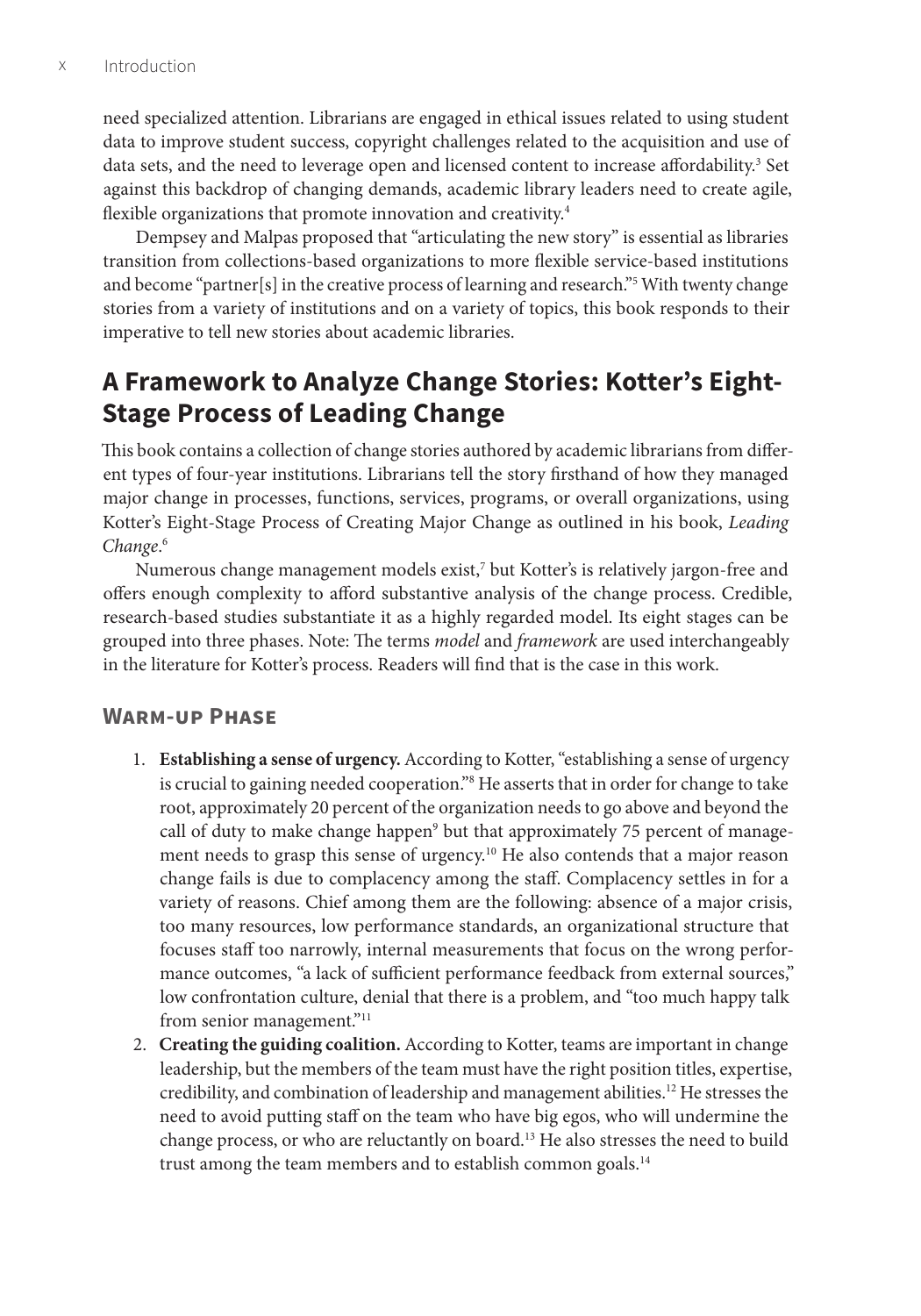- 3. **Developing a vision and strategy.** Kotter defines a vision as "a picture of the future with some implicit or explicit commentary on why people should strive to create that future."15 While he outlines a visioning process, he asserts that the guiding coalition should be responsible for creation of the vision and that the vision should convey "a direction for the future that is desirable, feasible, focused, flexible and is conveyable in five minutes or less."16
- 4. **Communicating the change vision.** When it comes to communicating change, Kotter argues that leaders typically under communicate at a time when staff have the most questions. He suggests that the best strategies for a guiding coalition to follow are to keep the change message simple and easy to recall by employees, repeat it often, and most important, for everyone in the guiding coalition to be on the same page and to send a consistent message.<sup>17</sup>

## **Introducing New Practices Phase**

- 5. **Empowering broad-based action.** This portion of Kotter's change model is about removing barriers that are preventing employees from engaging with the shared vision of change. These barriers can come in the form of the organizational structures that are in place, not having the appropriate skills in the organization, not having the right systems in place to get the job done, or having ineffective people with positional power.18 The barriers with employees can be addressed through professional development, reorganization, and active involvement in the change process. He also suggests the importance of addressing issues with managers undercutting the change momentum.<sup>19</sup> Investing in the right tools, especially in libraries, can move change initiatives forward as well.
- 6. **Generating short-term wins.** In order to hold the attention of employees in the organization, Kotter explains that short-term wins need to be evident within the first six months of the change initiative. Timing matters, and so does the quality of the "win." These accomplishments need to be highly visible to those who work in the organization and should be directly related to the change at hand. These changes don't need to be extensive, but they need to demonstrate forward momentum.20
- 7. **Consolidating gains and producing more change.** At this stage in Kotter's change process, the guiding coalition assesses the smaller wins and increases the momentum of change by identifying larger scale changes that need to be made and by determining who else is needed in the organization to make this happen.<sup>21</sup> Does someone need to be promoted or hired? Kotter underscores the importance of maintaining a sense of urgency for change at this stage and the necessity that project management be emphasized and shared with middle management. Kotter also stresses the importance of examining what he calls "interdependencies."<sup>22</sup> A good example of this in the academic library setting might be a call to question why certain data is being tracked if no one is using it or how a processing workflow could be streamlined.

## **Grounding Phase**

8. **Anchoring new approaches in the culture.** Because Kotter's process follows a particular sequence,<sup>23</sup> he reinforces the importance of this stage coming last.<sup>24</sup> His rationale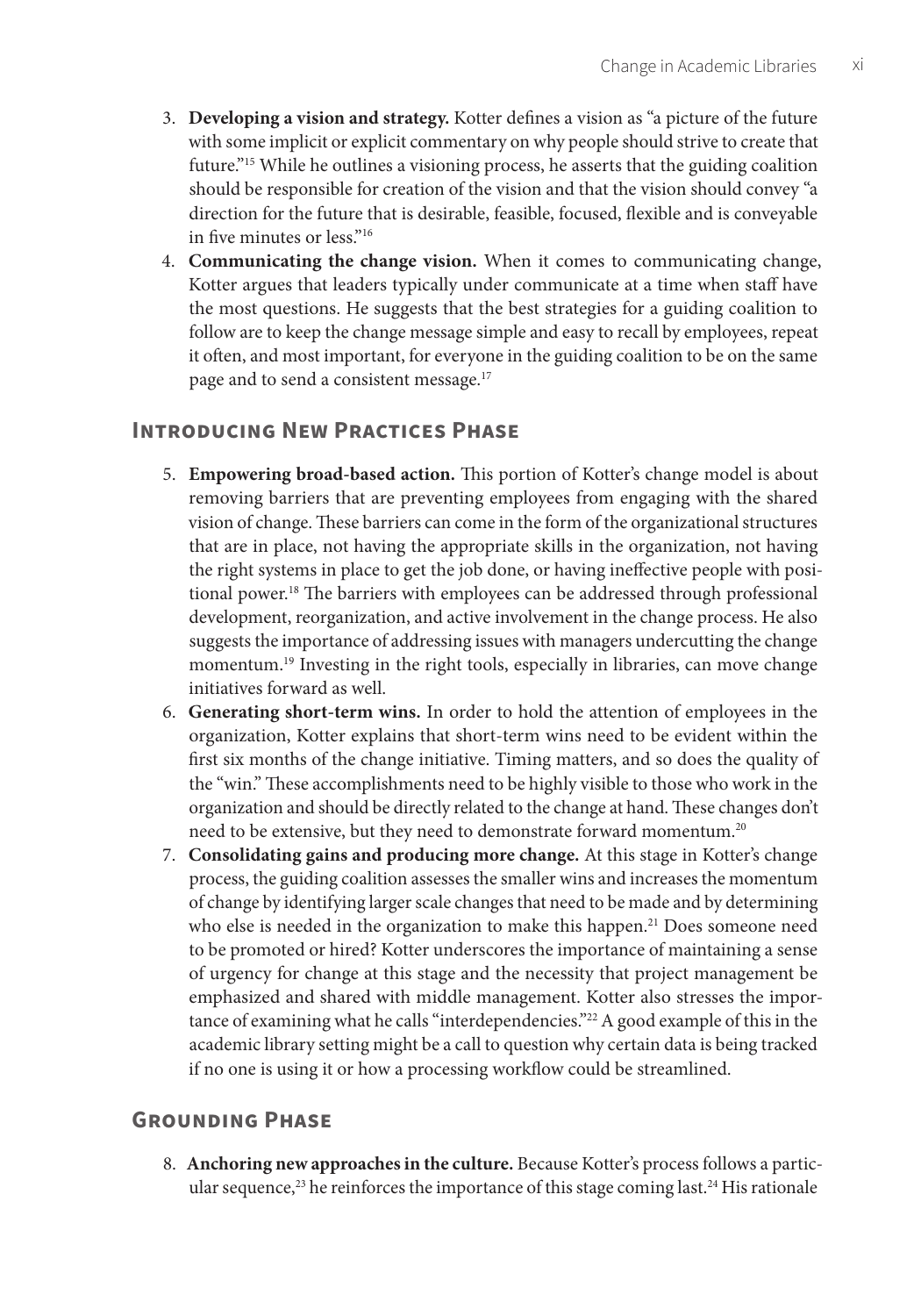is that employees within an organization need to see that the changes are superior to the old ways, but he also explains that it is important to frequently remind employees of these changes and to articulate what these changes are in order to actually change the culture.25 Not everyone in the organization has a holistic view of the entire organization in the same way that a senior leader does, and employees need to spend some time with the new changes to be convinced of their value. He emphasizes the necessity of making staffing changes when continued, persistent barriers to change negatively influence the transformed culture.

## AT A GLANCE

Kotter's Eight-Stage Process of Creating Major Change

Warm-up phase:

- Establishing a sense of urgency
- Creating the guiding coalition
- Developing a vision and strategy
- Communicating the change vision

Introducing new practices phase:

- Empowering broad-based action
- Generating short-term wins
- Consolidating gains and producing even more change

Grounding phase:

• Anchoring new approaches in the culture

Source: John P. Kotter, *Leading Change* (Boston: Harvard Business Review Press, 1996), 21.

# **Literature Review**

Kotter's work on organizational change began with an article published in the *Harvard Business Review* titled "Leading Change: Why Transformation Efforts Fail."26 It was so well received that he expanded the ideas in his article into his first book, *Leading Change*, published in 1996.<sup>27</sup> He went on to author five more books that delve deeper into the ideas expressed in his first article and book.<sup>28</sup> In 2012, Harvard Business Review Press released a second edition of his first book*,* with the addition of an updated preface in which Kotter describes the continued relevance and importance of the eight steps for managing and leading organizational change.<sup>29</sup>

# **Use of Kotter's Framework in Academic Libraries**

Kotter's change framework has periodically made an appearance in the library literature over the years, and growing evidence exists to suggest that it is gaining significant traction as a framework that has application within academic libraries. Some have used the framework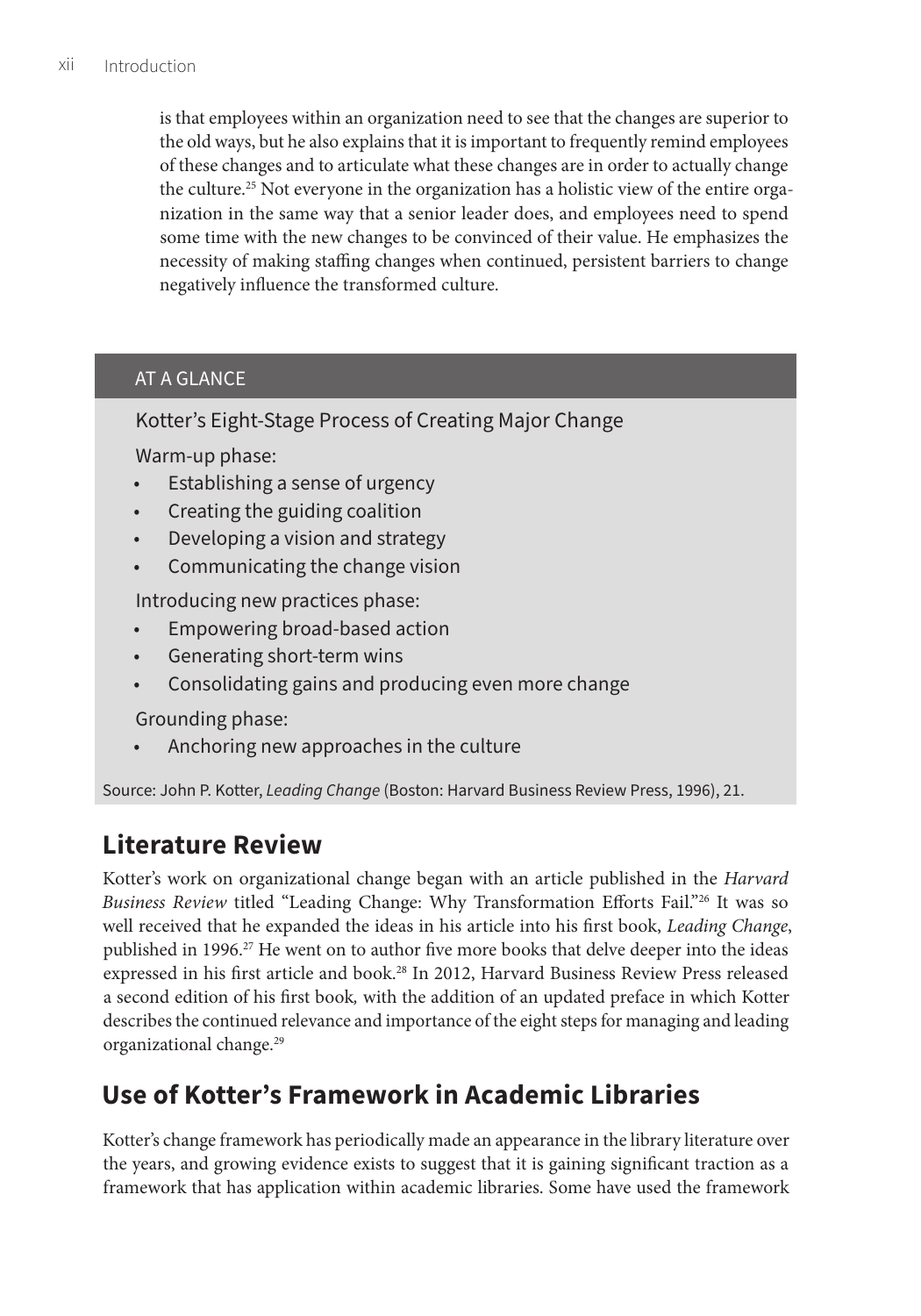or an adaptation of the framework as a mechanism to guide change from the outset, while most have used the framework to analyze change after it has taken place. Farkas asserted that "Kotter's model provides a pragmatic paradigm for change" and encouraged further use of the framework in the profession.<sup>30</sup> In a brief newsletter article, Pressley also encouraged librarians to rely on Kotter's framework to propel change in their libraries. She provided two brief examples, one regarding digital scholarship and another regarding emerging scholarly communication practices.31 In Smith's review of the library literature, he found that Kotter's framework was often used by academic libraries, but he also highlighted Doppelt's less frequently used Wheel of Change model.<sup>32</sup> Novak and Day also found that Kotter's framework seemed popular among academic libraries, as was Bolman and Deal's four frames—structural, human resource, political, and symbolic—to analyze and advance organizational change.<sup>33</sup>

Smith compared different organizational change models, but he did this alongside an examination of various organizational quality frameworks. He drew comparisons between these two sets of frameworks to summarize their commonalities. Smith went into a more in-depth explanation of Kotter's change framework and Doppelt's framework and presented similarities and differences between the two. Chief among them is that the progression of change in Kotter's framework is linear while the progression through Doppelt's framework is not. He also pointed out that both models are intended for use in the establishment of long-term change. To further explain these models in particular, he applied each framework to change at his university across many university functions, including the library.<sup>34</sup>

Novak and Day examined the library literature related to reorganizations and determined that Kotter's framework and Bolman and Deal's reframing model were frequently used by librarians as roadmaps to implement or analyze change. They explained both models in their article and then created their own five-step change model based on overlap between the Kotter and the Bolman and Deal models. They then used the reorganization of their division at their library to explain the nuances of their five-step change model.<sup>35</sup>

### **Deans and Directors Leading Library-wide Changes**

Fox and Keisling described their experience using an adaptation of Kotter's model midstream through a large-scale strategic planning and reorganization change at their library at the University of Louisville. As the newly appointed dean, Fox began by aligning the strategic planning process with the university priorities, gathering some benchmark data from users, and creating a student advisory board. He learned that their spaces and services were outdated, which necessitated a space redesign and a reorganization of staff to provide the appropriate services to users. Fox and Keisling explained how they utilized a modified version of Kotter's framework to overcome barriers and to root change in their organization.36

Using Kotter's framework, Horn relayed her change experience as the newly appointed university librarian at Deakin University Library. The sense of urgency for the change in her library came from the campus administration's mandate to align library priorities with the university's priorities and to meet new and more efficient budget targets. These mandates were officially part of the university's operational plan. Because of this, the staff were already feeling a sense of urgency, but Horn made no assumptions and continued to communicate the importance and necessity of this change. She established an executive leadership team and her guiding coalition of middle managers. As a way to build support, she included the team in planning, communicating, and demonstrating accountability. Key outcomes of these change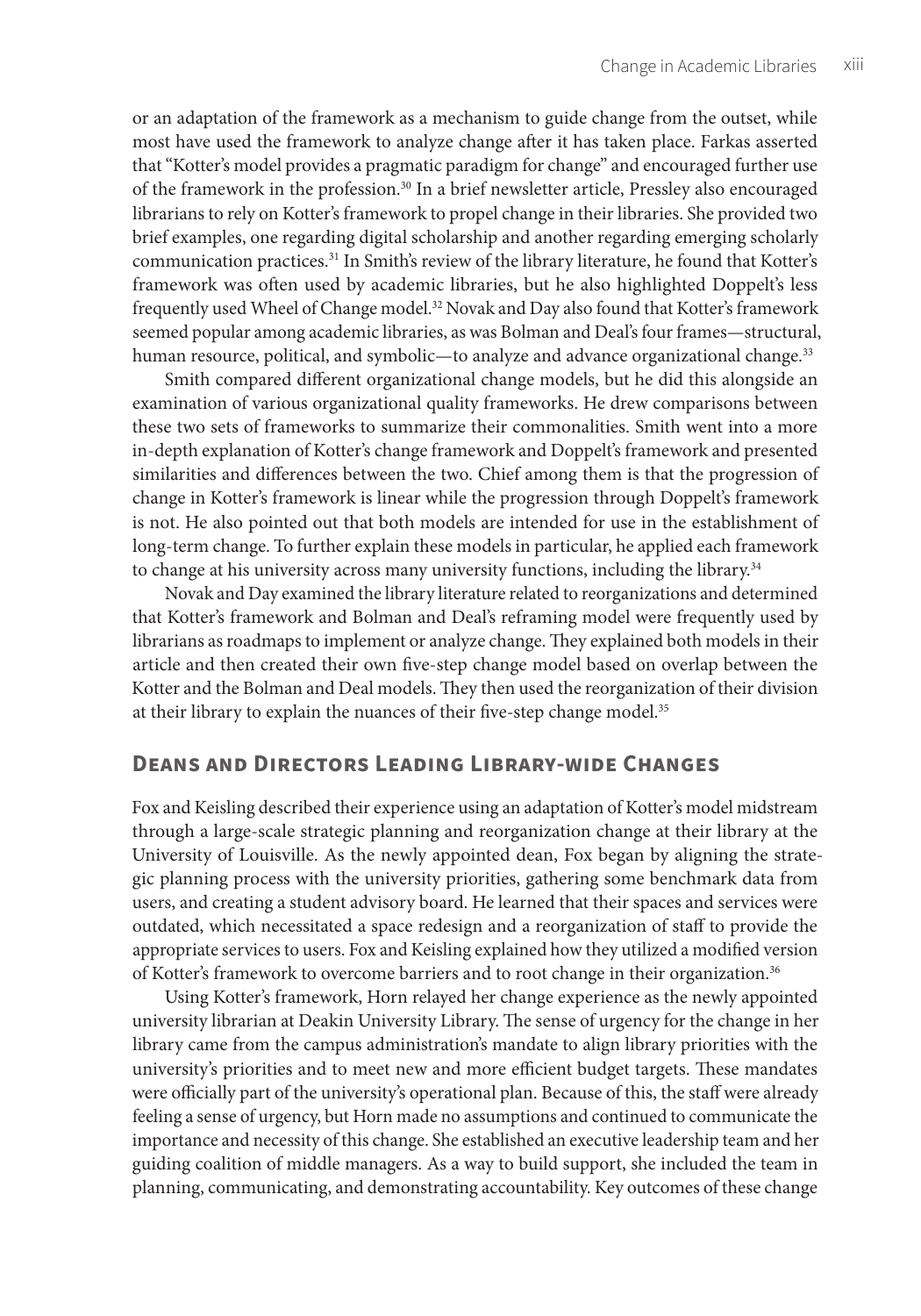initiatives included structural reorganization and changes to core client services. As a staff, they stopped some activities while initiating others. This approach resulted in eliminating some positions, retooling the skills of staff, and creating new positions. While all aspects of change were not complete at time of publication, they had conducted some assessments to gauge user and staff satisfaction, both of which were positive.<sup>37</sup>

Wheeler and Holmes used Kotter's framework to explain their change initiatives as new directors at two different medical libraries. Though neither stated that she actively used the framework for change initiatives at her library, the framework provided a common language for both directors to describe their collaboration and communication with their staff to establish initiatives, including the creation of an internship curriculum, nontraditional reference services, digital systems, informatics initiatives, and much more.<sup>38</sup>

Sidorko employed Kotter's model to analyze change that had already taken place at the University of Newcastle in Australia. The university's vice-chancellor provided a sense of urgency by asking for an investigation of "better co-ordination in the areas of library, information technology, teaching and learning skills support, educational technology and class room services." These units operated in silos with varying degrees of service quality, which was impeding progress toward the university goal of "expanding choice on what, when, where and how people learned. "<sup>39</sup> The guiding coalition included the heads of the three largest units, which were IT, the library, and the Centre for the Advancement of Learning and Teaching. The three directors wrote a report that recommended the development of an "information and educational support unit," the combination of all five units involved in the change process.40 The director of the IT unit was appointed director of the new division and was tasked with integrating the work of these units while involving the staff to create the shared vision and strategy for change. The director provided open forums, scheduled regular staff meetings, and held workshops that brought staff together in new ways. The first barrier to staff empowerment was getting all the members of the newly formed single unit to work together. The second barrier the director dealt with was redundancy in staffing when the various units merged. Among the short-term wins were library staff getting IT training, the development of a division-wide charter that defined service expectations, and merging library and IT help desks. Failures were prevalent as well and surfaced in the form of change weariness, culture clashes among staff in formerly siloed units, and prevailing cynicism. In spite of continued wins, ultimately the grounding of these changes never came to fruition due to a larger university mandate that shrank staffing levels and dissolved the newly formed unit.<sup>41</sup>

#### **Change Related to a Specific Library Program or Initiative**

Carter and Farkas wrote about Kotter's framework in the context of assessment. Farkas mined the library literature as well as the scholarship published in higher education, organizational behavior, and change leadership to establish ways to create cultures of assessment regardless of positional authority. She described Kotter's framework as a mechanism to outline a strategy to change behaviors toward assessment in libraries.<sup>42</sup> Carter used a case-study approach to describe the change efforts at Auburn University Libraries to incorporate course-integrated information literacy assessment into the library instruction program with seventeen librarians. Though the libraries did not use Kotter's framework as they set out to create a culture of assessment, Carter used the framework to describe their three-year change journey in response to Farkas's challenge to librarians to use this framework more often as a mechanism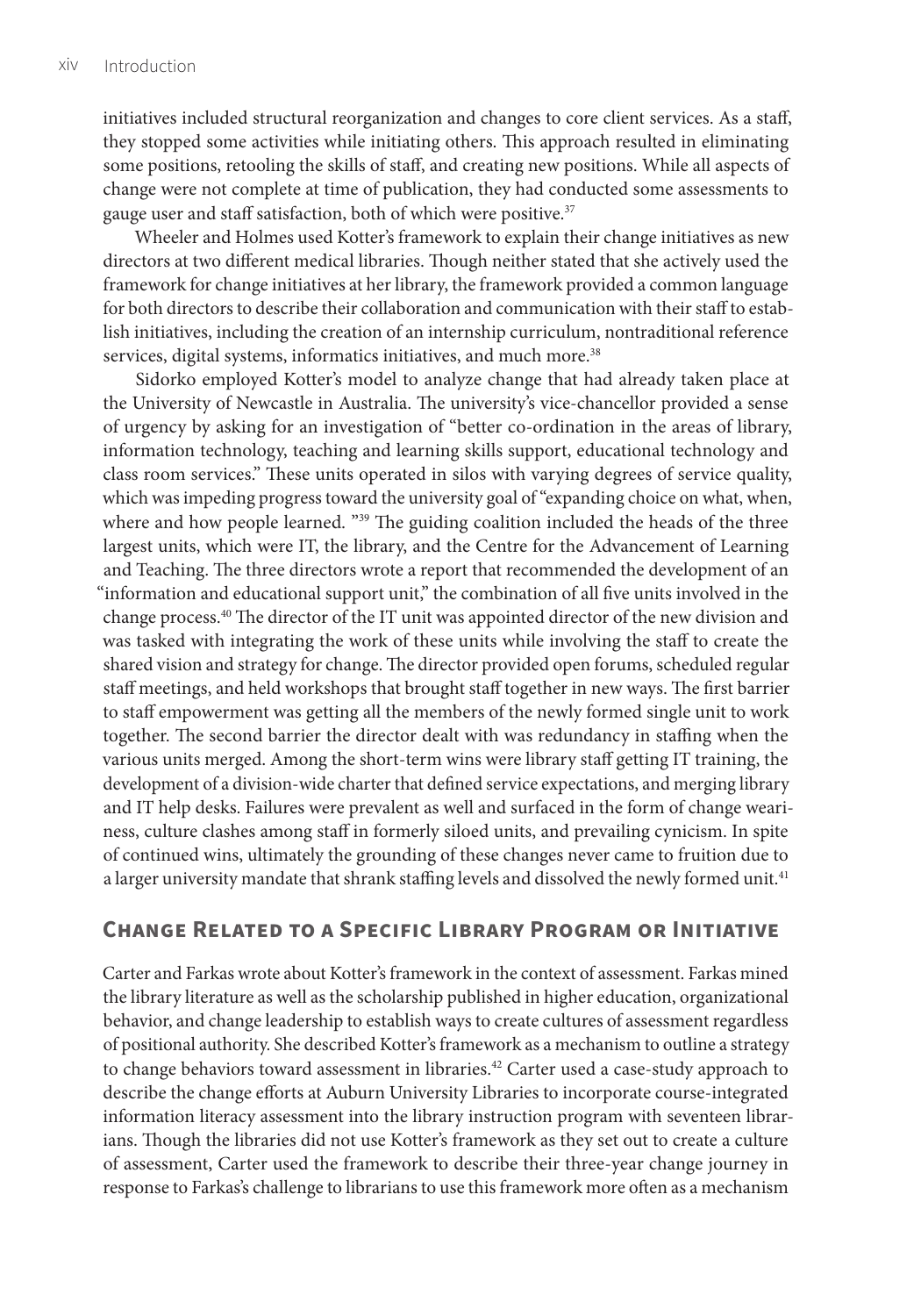to describe change in academic libraries. Auburn spent the first year in phase one of Kotter's model. With support from the library administration, the guiding coalition consisted of the library instruction coordinator and three other librarians with varied perspectives and rank on the instruction team. A sense of urgency emerged externally from the library when the university added information literacy as a general education goal. The guiding coalition decided to emphasize with the staff the opportunity for professional development rather than just fulfilling the need to gather data for assessment initiatives. The guiding coalition decided to focus on one learning outcome at a time and to use a combination of authentic assessments and informal classroom assessment techniques popularized by Angelo and Cross. These decisions kept the guiding coalition focused during its small-group planning stage and also served as its vision. Over the course of approximately one year, the guiding coalition developed, tested, and actively used these assessment techniques among the four members before they entered into the two-year implementation phase and started communicating the vision to and preparing resources for the staff in formal meetings and presentations. Participation, at first, was voluntary to give staff the latitude to experiment. Then the guiding coalition required all seventeen reference librarians to try at least two informal assessments from a prepared LibGuide. With positional support from the library administration, the guiding coalition added instruction assessment to the formal evaluation cycle so that individuals could set areas of improvement for the following year. Librarians were then asked to expand assessment efforts the following term to also include two formal assessments. Phase three is still underway, but the librarians at Auburn are now generating their own assessment instruments and actively discussing what they have learned from their assessment efforts, and they know that assessment is there to stay.<sup>43</sup>

In a case study, Hackman described how Kotter's model was actively used and adapted to reorganize the Resource Sharing and Access Services Department at the main library at the University of Maryland. Thirty-two staff members worked together to increase efficiency, staff engagement, and user satisfaction. Instead of beginning with an external or internal sense of urgency, active, direct, and clear communication propelled this change. The primary goal—to more fully integrate staff and services from two other units into the Resource Sharing and Access Services unit—was communicated and included the Information Services department and its Learning Commons department. As a result of this communication, the staff had the opportunity to address multiple issues related to the recent mergers: duplication of effort, competition for resources, overstaffing in some areas, understaffing in other areas, and staff skills mismatched with patron demands. The guiding coalition consisted of department heads and coordinators with supervision responsibilities. This group developed five goals as its vision: the integration of three departments into one, sufficient staffing at two public service desks, elimination of redundancies and improved efficiencies, a better understanding of staffing needs to make the most of staffing resources, and ways to build skills among staff. As part of communicating vision, staff were asked to annotate their job descriptions and to keep detailed logs of their work for a two-week period. Staff were also expected to participate in an interactive retreat with additional activities to elicit staff input. This provided the guiding coalition with the data it needed to generate some short-term wins. These included the development of a new department name and a new organizational chart complete with unit descriptions. Next, staff in each unit were empowered to work in small task forces to develop specific workflows for their areas of responsibility. Department heads updated position descriptions, and the change work was shared and communicated to the wider library audience. Once the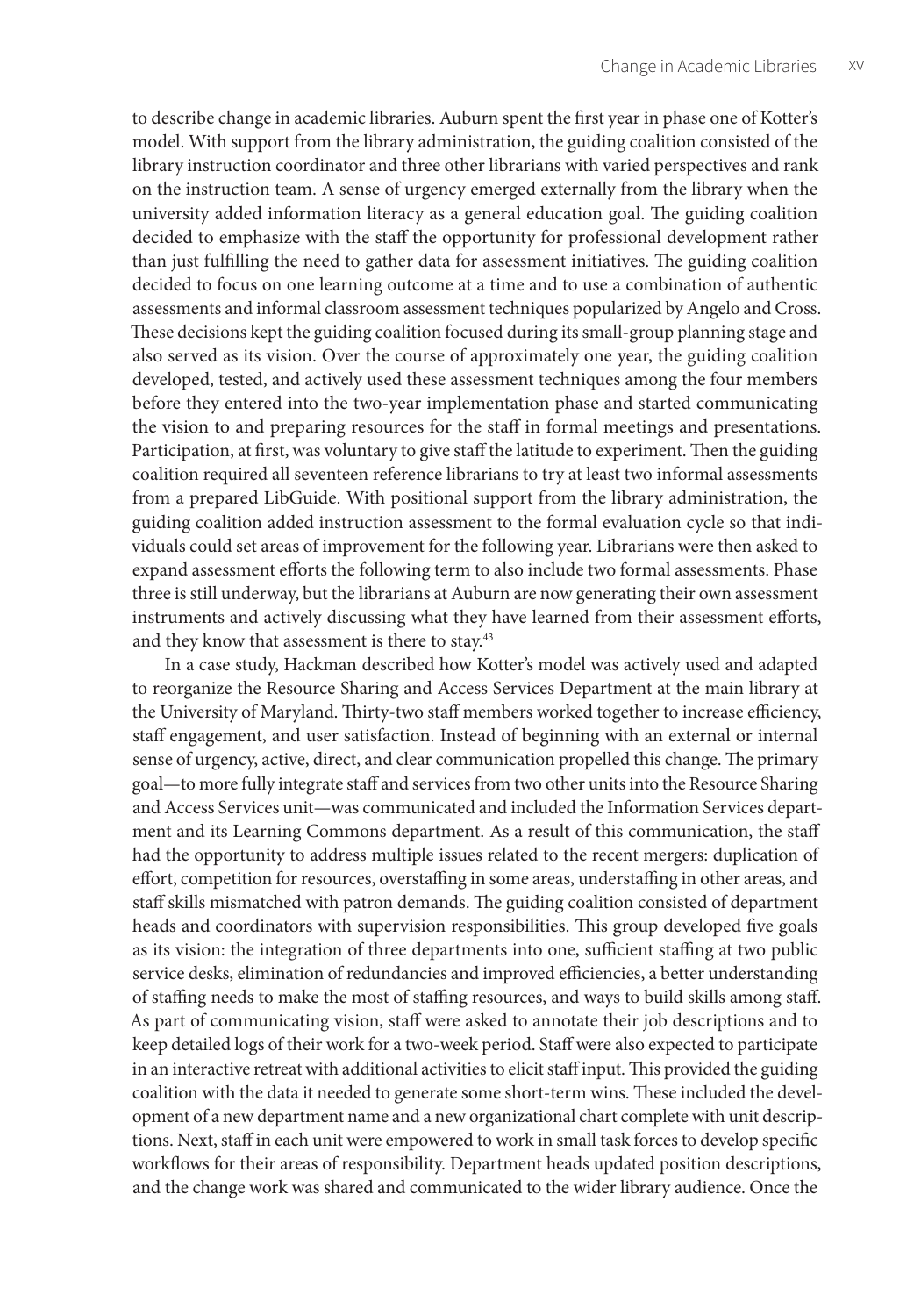changes were rooted in the fully integrated department, efficiencies surfaced, such as improved turnaround times for course reserves and document delivery. Hackman credited the success of this ten-month process to the high levels of trust among staff members but admitted that the latter two stages are still evolving. He pointed out that Kotter's steps are not linear, nor is there much guidance on how to assess the change experience.<sup>44</sup>

A review of the library literature substantiates the use of Kotter's change model within the library setting. An examination of these articles informed the editors and contributed to their approach in shaping this book.

## **Process for Soliciting, Accepting, Organizing, and Analyzing Change Stories**

The editors distributed the Call for Proposals (Appendix A: Call for Proposals) to several email discussion lists, including [acrlframe@lists.ala.org,](mailto:acrlframe@lists.ala.org) [collib-l@lists.ala.org,](mailto:collib-l@lists.ala.org) and [ili-l@lists.](mailto:ili-l@lists.ala.org) [ala.org.](mailto:ili-l@lists.ala.org) Originally, the focus of the volume was on change stories in four-year institutions in the United States, but it was later expanded to include community colleges as well as institutions in North America.

The response to the call for proposals for this project was overwhelming. The editors received approximately 120 proposals and accepted twenty-three, twice as many as originally planned. They selected chapters based on the quality of the proposal as well as the subject of the change story as a way to balance and shape the collection. The editors asked authors to follow very specific directions for the chapters (Appendix B: Information about the ACRL Monograph Project) to facilitate analysis across chapters. While twenty-three proposals were accepted at the outset, twenty chapters were submitted in the end.

The editors reviewed the first draft of each chapter and, for the second and final submissions, asked the authors questions when more information or clarification was needed. Originally, the chapters were limited to 3,500 words, but in the end, authors indicated that limit was too restricting. The word limit then became 5,000 words. Using the second drafts of the chapters, the editors carefully examined the change stories in each category to identify patterns across each of Kotter's eight stages. The editors used only the information that the authors provided in their chapters for analysis and did not search beyond it for further explanation or clarification. In sum, the editors stress that this volume is not intended to be a critique of the institutions; rather it is intended to use Kotter's model as a tool to help others learn about best practices, common obstacles, and more.

# **Organization of the Library Change Stories**

The chapters fall into one of five broad categories: strategic planning, reorganization, culture change, new roles, and technological change. Contributors come from a variety of public and private higher education institutions of all sizes.

## **Strategic Planning**

Academic libraries strive to meet the evolving needs and missions of their home institutions. Strategic planning provides an opportunity to lay the groundwork and set goals to meet those needs. Kevin Messner and Lindsay Miller at Miami University Libraries analyze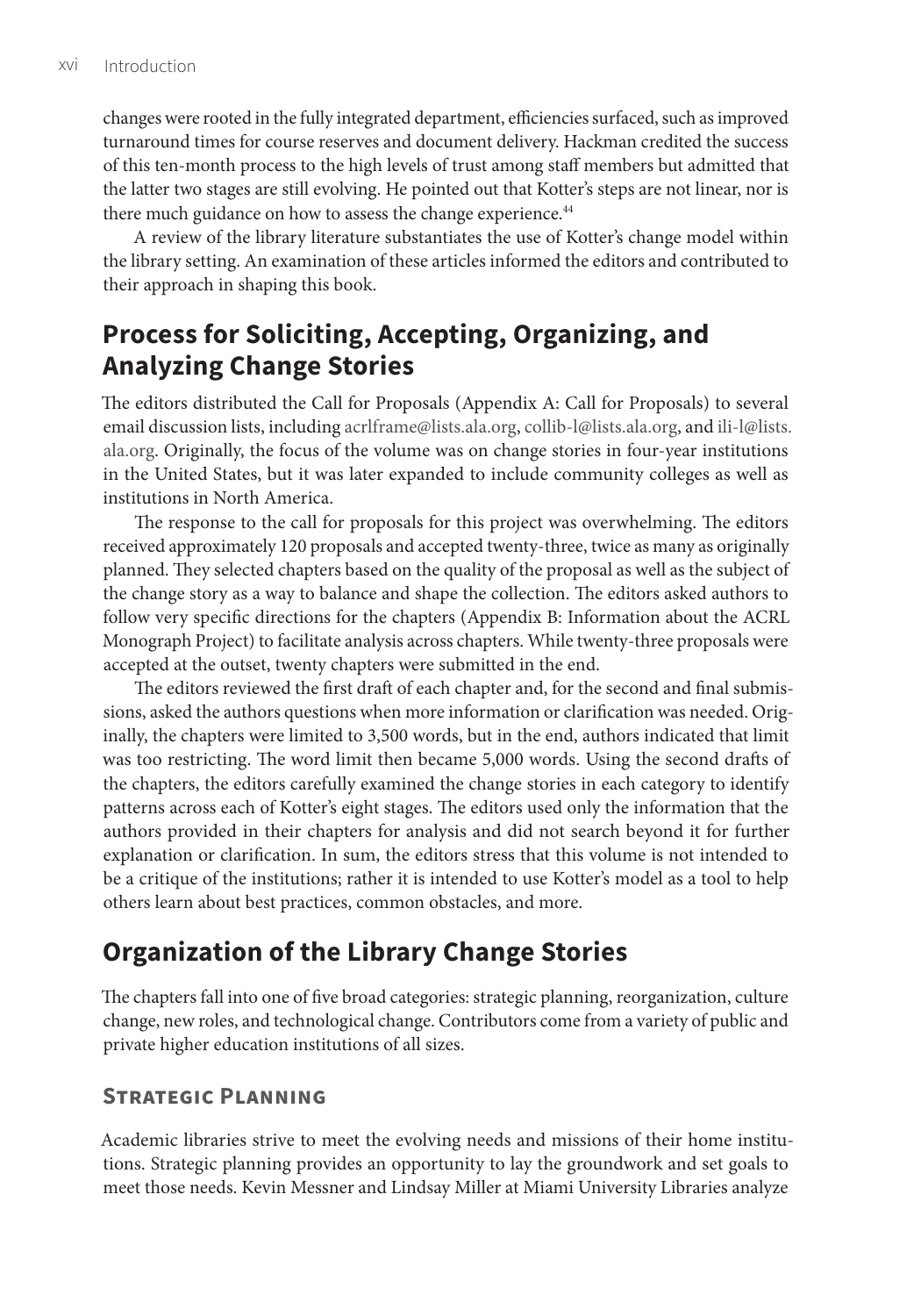middle management's role in implementing large-scale, library-wide change after a new strategic plan was complete. At Montana State University, Kris Johnson, Kenning Arlitsch, and David Swedman, along with Martha Kyrillidou, QualityMetrics, LLC, write about their collaborative, holistic approach using the Balanced Scorecard process to plan and map progress. At the University of Tennessee, Knoxville, Michelle Brannen, Regina Mays, and Manda Sexton formed a team charged with formally tracking the libraries' strategic plan and advancing priorities through communication, incentives for participation, and assessment. Diane Klare and Melissa Behney at Wesleyan University recount difficult moments in their libraries' history and the need for program and external reviews to help them envision a new future. Their libraries' efforts created the foundation for a collaborative, bottom-up approach to planning and a renewed confidence in the libraries, particularly from upper administration.

### **Reorganization**

Reorganizations have become common practice as libraries downsize, grow, or change leadership. Miami University Librarian Aaron Shrimplin and brightspot strategy consultants Elliot Felix, Adam Griff, and Emily Kessler explain how a design-thinking strategy helped Miami revise its organizational structure and adopt a "safe-to-try" philosophy rather than one based on perfection. Doug Worsham, Allison Benedetti, Judy Consales, Angela Horne, Nisha Moody, Rikke Ogawa, and Matthew Vest present their team-based, collaborative efforts to centralize the User Engagement division across multiple locations at the UCLA Library. C. Heather Scalf and E. Antoinette Nelson from the University of Texas at Arlington relay their experiences aligning the library with their institution's strategic directions and developing a singular vision for a major library-wide reorganization at a large R1 institution. Julie Garrison and Maira Bundza describe ways the Western Michigan Libraries reorganized a more traditional, collections-based library into one focused on the user experience.

## **Culture Change**

Four chapters comprise the culture change section. Renaine Julian, Rachel Besara, and Michael Meth at Florida State University explain their approach to rethinking their unit's daily work in order to increase effort related to engagement with users. Andrew See and Cynthia Childrey at Northern Arizona University present a solution to moving beyond siloed departments by implementing and instituting two cross-departmental user experience groups, one focused on user experience in the physical library and the other on the web experience. Susan Garrison and Jeanette Claire Sewell at Rice University write about creating an intensive homegrown customer service training program after realizing that a more general human resources approach to professional development did not meet their needs. Emma Popowich and Sherri Vokey at the University of Manitoba Canada present their library's approach to creating a model that involved librarians and support staff who needed to revise their work after a major reorganization and budget cuts.

## **New Roles**

Changing the focus from collections to engagement requires new roles for librarians and library staff and provides new opportunities to interact with users. Neal Baker, Kate Leuschke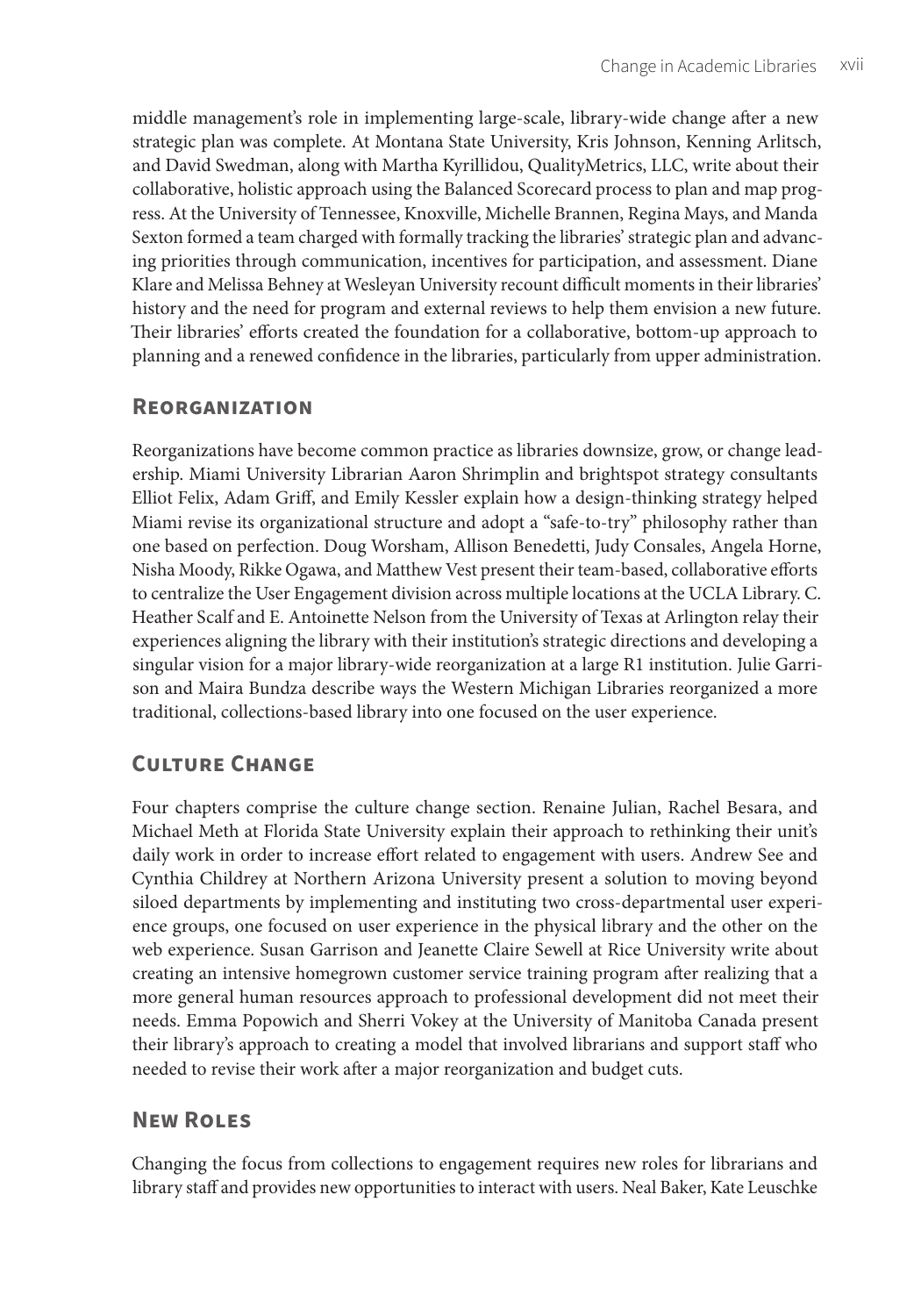Blinn, and Bonita Washington-Lacey at Earlham College report on an intensive two-semester information literacy program for first-generation college students. At the University of Florida, Laurie Taylor and Brian W. Keith write about a program designed to make the library a "laboratory," where graduate students in a variety of disciplines have opportunities to explore alternative career paths. Gary W. White and Yelena Luckert write about the transformation of the University of Maryland library liaison program, which now includes a framework outlining new and emerging responsibilities. Carroll Wetzel Wilkinson at West Virginia University Libraries focuses on a collaborative program that promotes success for student veterans.

## **Technological Change**

Against this backdrop of change, libraries contend with and benefit from technological transitions. At Stephen F. Austin State University, Jonathan Helmke, R. Philip Reynolds, and Shirley Dickerson recognized that their institutional repository was far too expensive to host approximately thirty documents and that the IR could be far more robust. Their efforts successfully increased the number and type of materials now hosted in their IR, making their investment worthwhile. Jeffrey Graveline and Kara Van Abel discuss a merger of libraries at the University of Alabama at Birmingham, which required the revision of two individual library websites into one unified presence. Jennifer O'Brien Roper and her colleagues Jeremy Bartczak, Jean L. Cooper, Christina Deane, Mike Durbin, Kara McClurken, Elizabeth Wilkinson, and Lauren Work present efforts to improve cross-departmental workflows for digital projects at the University of Virginia Library. Sara Byrd, Richard Stringer-Hye, and Jodie Gambill recount their collaborative efforts to remove barriers and improve communication for all staff at Vanderbilt University Libraries.

Readers will find an analysis written by the editors after each category of change stories, which serves to highlight opportunities, barriers, strategies, common threads, and differences among the stories. For quick access, they will also find in Appendix C: Summary of Resources Used across Change Stories a list of resources the contributing authors used during their change process. Those resources include data sources, readings, frameworks, names of consulting companies, activities, and various tools used.

## **Conclusion**

In sum, authors of these change stories report that change at their institutions was not as linear as the process outlined in the Kotter model. However, the model provided a common framework for the authors to examine change at their own institutions, measuring their successes and areas for improvement, and, in the end, determining whether they were making progress. All of the institutions included in this volume have made some visible progress.

These change stories, taken as a whole, confirm that change is difficult but possible. The authors address some common challenges faced during the process—fear, anxiety, change fatigue, complacency, unexpected changes of leadership, vacancies, and resistance. Many authors found that their perseverance led to a better work-life balance for staff, along with renewed engagement with users, technology, and library staff. Several authors report that their libraries now embrace flexible, nimble, collaborative, and, perhaps most important, safe-to-try and fail philosophies and decision-making processes. This mind-set facilitates the transition from legacy collections-based libraries to forward-looking service-based libraries.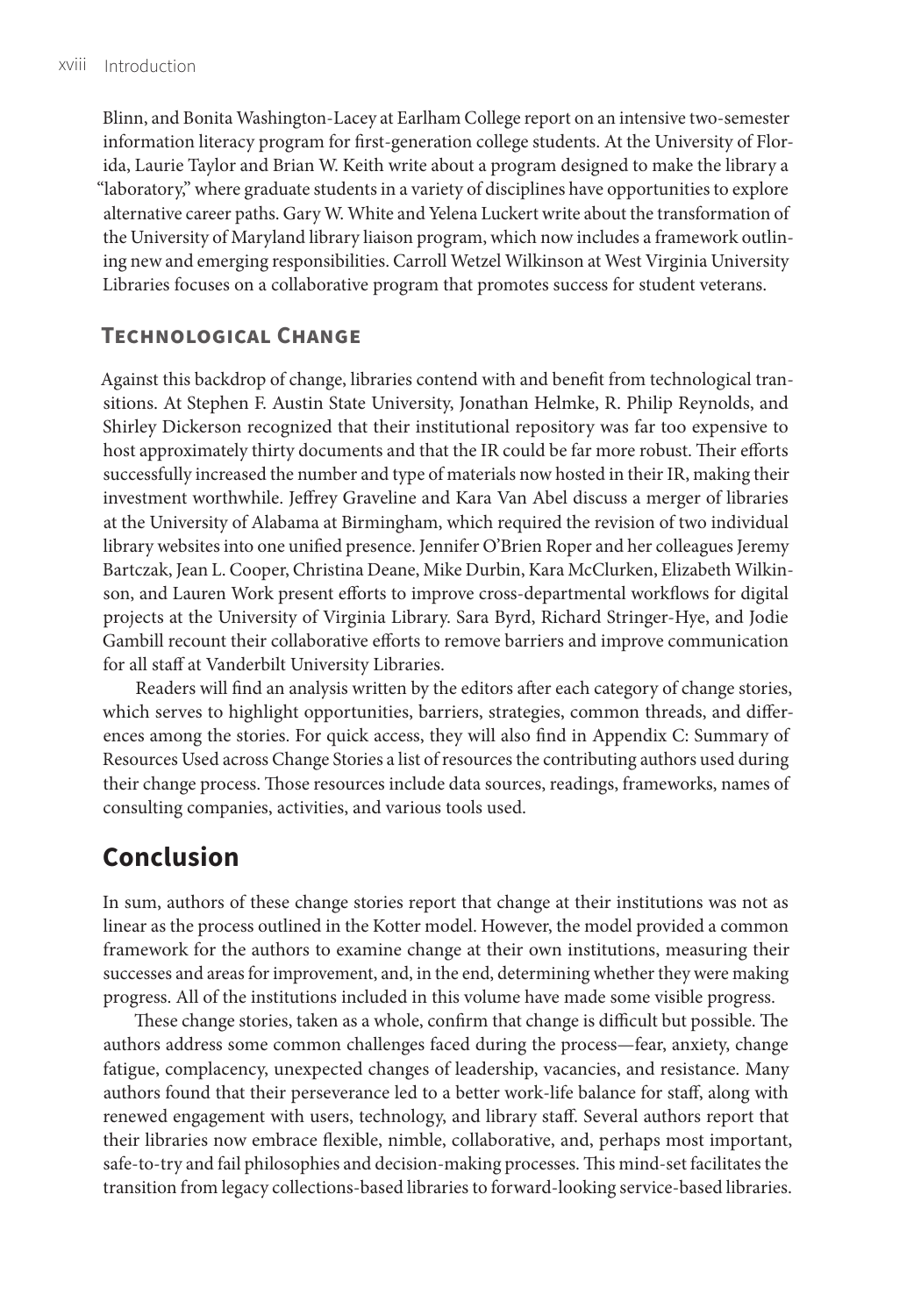## **Notes**

- 1. Rayane Alamuddin, Martin Kurzweil, and Daniel Rossman, *Higher Ed Insights: Results of the Spring 2017 Survey* (New York: Ithaka S+R, October 31, 2017), <https://doi.org/10.18665/sr.305362>.
- 2. Lorcan Dempsey and Constance Malpas, "Academic Library Futures in a Diversified University System," in *Higher Education in the Era of the Fourth Industrial Revolution*, ed. Nancy W. Gleason (Singapore: Palgrave Macmillan, 2018), 78, [https://doi.org/10.1007/978-981-13-0194-0\\_4](https://doi.org/10.1007/978-981-13-0194-0_4).
- 3. ACRL Research Planning and Review Committee, "2018 Top Trends in Academic Libraries: A Review of the Trends and Issues Affecting Academic Libraries in Higher Education," *College and Research Libraries News* 79, no. 6 (June 2018), 286–300, [https://doi.org/10.5860/crln.79.6.286.](https://doi.org/10.5860/crln.79.6.286)
- 4. S. Adams Becker, M. Cummins, A. Davis, A. Freeman, C. Giesinger Hall, V. Ananthanarayanan, K. Langley, and N. Wolfson, *NMC Horizon Report: 2017 Library Edition* (Austin, TX: New Media Consortium, 2017), 6,<http://cdn.nmc.org/media/2017-nmc-horizon-report-library-EN.pdf>.
- 5. Dempsey and Malpas, "Academic Library Futures," 78.
- 6. John P. Kotter, *Leading Change* (Boston: Harvard Business Review Press, 1996).
- 7. For select examples of additional change models, see Lewin's Change Process of Unfreeze, Change, Refreeze; Doppelt's Wheel of Change; Kanter, Stein and Jick's organizational change model; and Bolman and Deal's Reframing Organizations model.
- 8. Kotter, *Leading Change*, 1996, 36.
- 9. Kotter, *Leading Change*, 1996, 35.
- 10. Kotter, *Leading Change*, 1996, 48.
- 11. Kotter, *Leading Change*, 1996, 40.
- 12. Kotter, *Leading Change*, 1996, 57.
- 13. Kotter, *Leading Change*, 1996, 59.
- 14. Kotter, *Leading Change*, 1996, 61.
- 15. Kotter, *Leading Change*, 1996, 68.
- 16. Kotter, *Leading Change*, 1996, 81.
- 17. Kotter, *Leading Change*, 1996, 90.
- 18. Kotter, *Leading Change*, 1996, 115.
- 19. Kotter, *Leading Change*, 1996, 112.
- 20. Kotter, *Leading Change*, 1996, 121.
- 21. Kotter, *Leading Change*, 1996, 143.
- 22. Kotter, *Leading Change*, 1996, 142
- 23. Kotter, *Leading Change*, 1996, 23.
- 24. Kotter, *Leading Change*, 1996, 155.
- 25. Kotter, *Leading Change*, 1996, 156.
- 26. John P. Kotter, "Leading Change: Why Transformation Efforts Fail," *Harvard Business Review* 73, no. 2 (March–April 1995): 59–67.
- 27. Kotter, *Leading Change*, 1996.
- 28. John P. Kotter, *Accelerate: Building Strategic Agility for a Faster-Moving World* (Boston: Harvard Business Review Press, 2014); John P. Kotter, *John Kotter on What Leaders Really Do* (Boston: Harvard Business Review Press, 1999); John P. Kotter, *Power and Influence: Beyond Formal Authority* (New York: Free Press, 2008); John P. Kotter, *A Sense of Urgency* (Boston: Harvard Business Review Press, 2008); John P. Kotter and Dan S. Cohen, *The Heart of Change* (Boston: Harvard Business Review Press, 2002).
- 29. John P. Kotter, *Leading Change* (Boston: Harvard Business Review Press, 2012).
- 30. Meredith Gorran Farkas, "Building and Sustaining a Culture of Assessment: Best Practices for Change Leadership," *Reference Services Review* 41, no. 1 (2013): 14, [https://doi.](https://doi.org/10.1108/00907321311300857) [org/10.1108/00907321311300857.](https://doi.org/10.1108/00907321311300857)
- 31. Lauren Pressley, "Catalyzing Organizational Change: Strategies and Tools to Implement Your Scholarly Communication Agenda," *College and Research Libraries News* 79, no. 9 (2018): 486–97, <https://doi.org/10.5860/crln.79.9.486>.
- 32. Ian Smith, "Organisational Quality and Organisational Change: Interconnecting Paths to Effectiveness," *Library Management* 32, no. 1 (2011): 111–28, [https://doi.](https://doi.org/10.1108/01435121111102629) [org/10.1108/01435121111102629.](https://doi.org/10.1108/01435121111102629)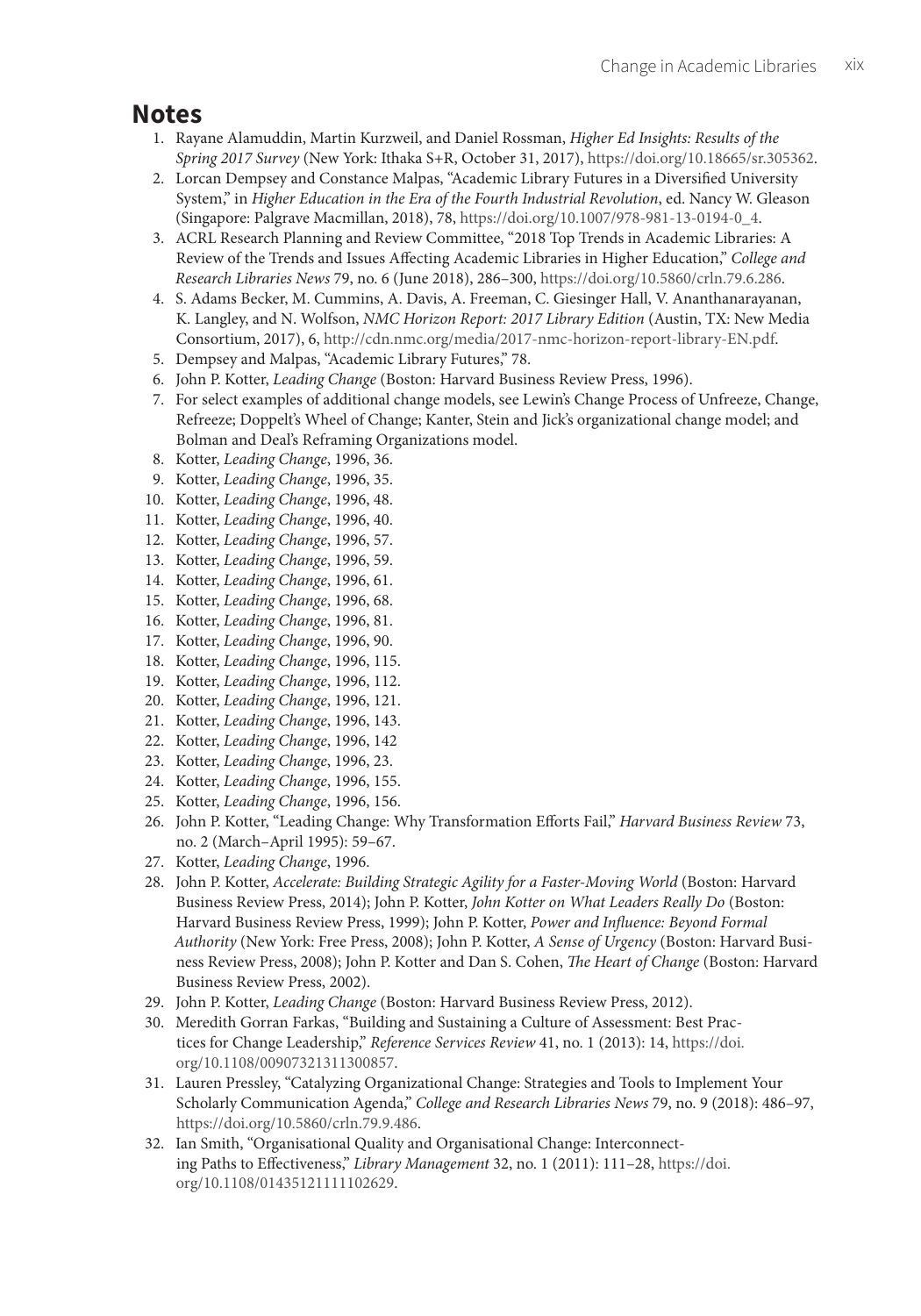- 33. John Novak and Annette Day, "The Libraries They Are A-Changin': How Libraries Reorganize," *College and Undergraduate Libraries* 22, no. 3–4 ( 2015): 358–73, [https://doi.org/10.1080/1069131](https://doi.org/10.1080/10691316.2015.1067663) [6.2015.1067663](https://doi.org/10.1080/10691316.2015.1067663).
- 34. Smith, "Organisational Quality."
- 35. Novak and Day, "The Libraries They Are A-Changin."
- 36. Robert E. Fox Jr. and Bruce L. Keisling, "Build Your Program by Building Your Team: Inclusively Transforming Services, Staffing and Spaces," *Journal of Library Administration* 56, no. 5 (2016): 526–39, <https://doi.org/10.1080/01930826.2015.1105548>.
- 37. Anne Horn, "Strategic Competence: To Soar Above," *Library Management* 29, no. 1/2 (2008): 5–17, [https://doi.org/10.1108/01435120810844603.](https://doi.org/10.1108/01435120810844603)
- 38. Terrie R. Wheeler and Kristi L. Holmes, "Rapid Transformation of Two Libraries Using Kotter's Eight Steps of Change," *Journal of the Medical Library Association: JMLA* 105, no. 3 (2017): 276–81, [https://doi.org/10.5195/jmla.2017.97.](https://doi.org/10.5195/jmla.2017.97)
- 39. Peter Edward Sidorko, "Transforming Library and Higher Education Support Services: Can Change Models Help?" *Library Management* 29, no. 4 (2008): 309, [https://doi.](https://doi.org/10.1108/01435120810869093) [org/10.1108/01435120810869093.](https://doi.org/10.1108/01435120810869093)
- 40. Sidorko, "Transforming Library and Higher Education Support Services," 310.
- 41. Sidorko, "Transforming Library and Higher Education Support Services."
- 42. Farkas, "Building and Sustaining a Culture of Assessment."
- 43. Toni M. Carter, "Assessment and Change Leadership in an Academic Library Department: A Case Study," *Reference Services Review* 42, no. 1 (2014): 148–64, [https://doi.org/10.1108/](https://doi.org/10.1108/RSR-05-2013-0028) [RSR-05-2013-0028](https://doi.org/10.1108/RSR-05-2013-0028).
- 44. Timothy A. Hackman, "Leading Change in Action: Reorganizing an Academic Library Department Using Kotter's Eight Stage Change Model," *Library Leadership and Management* 31, no. 2 (2017): 1–27.

# **Bibliography**

- ACRL Research Planning and Review Committee. "2018 Top Trends in Academic Libraries: A Review of the Trends and Issues Affecting Academic Libraries in Higher Education." *College and Research Libraries News* 79, no. 6 (June 2018): 286–300. [https://doi.org/10.5860/crln.79.6.286.](https://doi.org/10.5860/crln.79.6.286)
- Adams Becker, S., M. Cummins, A. Davis, A. Freeman, C. Giesinger Hall, V. Ananthanarayanan, K. Langley, and N. Wolfson. *NMC Horizon Report: 2017 Library Edition*. Austin, TX: New Media Consortium. [http://cdn.nmc.org/media/2017-nmc-horizon-report-library-EN.pdf.](http://cdn.nmc.org/media/2017-nmc-horizon-report-library-EN.pdf)
- Alamuddin, Rayane, Martin Kurzweil, and Daniel Rossman. *Higher Ed Insights: Results of the Spring 2017 Survey.* New York: Ithaka S+R, October 31, 2017. [https://doi.org/10.18665/sr.305362.](https://doi.org/10.18665/sr.305362)
- Bolman, Lee G., and Terrence E. Deal. *Reframing Organizations: Artistry, Choice, and Leadership*, 6th ed. San Francisco: Jossey-Bass, 2017.
- Carter, Toni M. "Assessment and Change Leadership in an Academic Library Department: A Case Study." *Reference Services Review* 42, no. 1 (2014): 148–64. [https://doi.org/10.1108/RSR-05-2013-0028.](https://doi.org/10.1108/RSR-05-2013-0028)
- Dempsey, Lorcan, and Constance Malpas. "Academic Library Futures in a Diversified University System." In *Higher Education in the Era of the Fourth Industrial Revolution*. Edited by Nancy W. Gleason, 65–89. Singapore: Palgrave Macmillan, 2018. [https://doi.org/10.1007/978-981-13-0194-0\\_4](https://doi.org/10.1007/978-981-13-0194-0_4).
- Doppelt, Bob. *Leading Change toward Sustainability*. London: Routledge, 2010.
- Farkas, Meredith Gorran. "Building and Sustaining a Culture of Assessment: Best Practices for Change Leadership." *Reference Services Review* 41, no. 1 (2013): 13–31. [https://doi.](https://doi.org/10.1108/00907321311300857) [org/10.1108/00907321311300857](https://doi.org/10.1108/00907321311300857).
- Fox, Robert E., Jr., and Bruce L. Keisling. "Build Your Program by Building Your Team: Inclusively Transforming Services, Staffing and Spaces." *Journal of Library Administration* 56, no. 5 (2016): 526–39.<https://doi.org/10.1080/01930826.2015.1105548>.
- Hackman, Timothy A. "Leading Change in Action: Reorganizing an Academic Library Department Using Kotter's Eight Stage Change Model." *Library Leadership and Management* 31, no. 2 (2017): 1–27.
- Horn, Anne. "Strategic Competence: To Soar Above." *Library Management* 29, no. 1/2 (2008): 5–17. [https://doi.org/10.1108/01435120810844603.](https://doi.org/10.1108/01435120810844603)